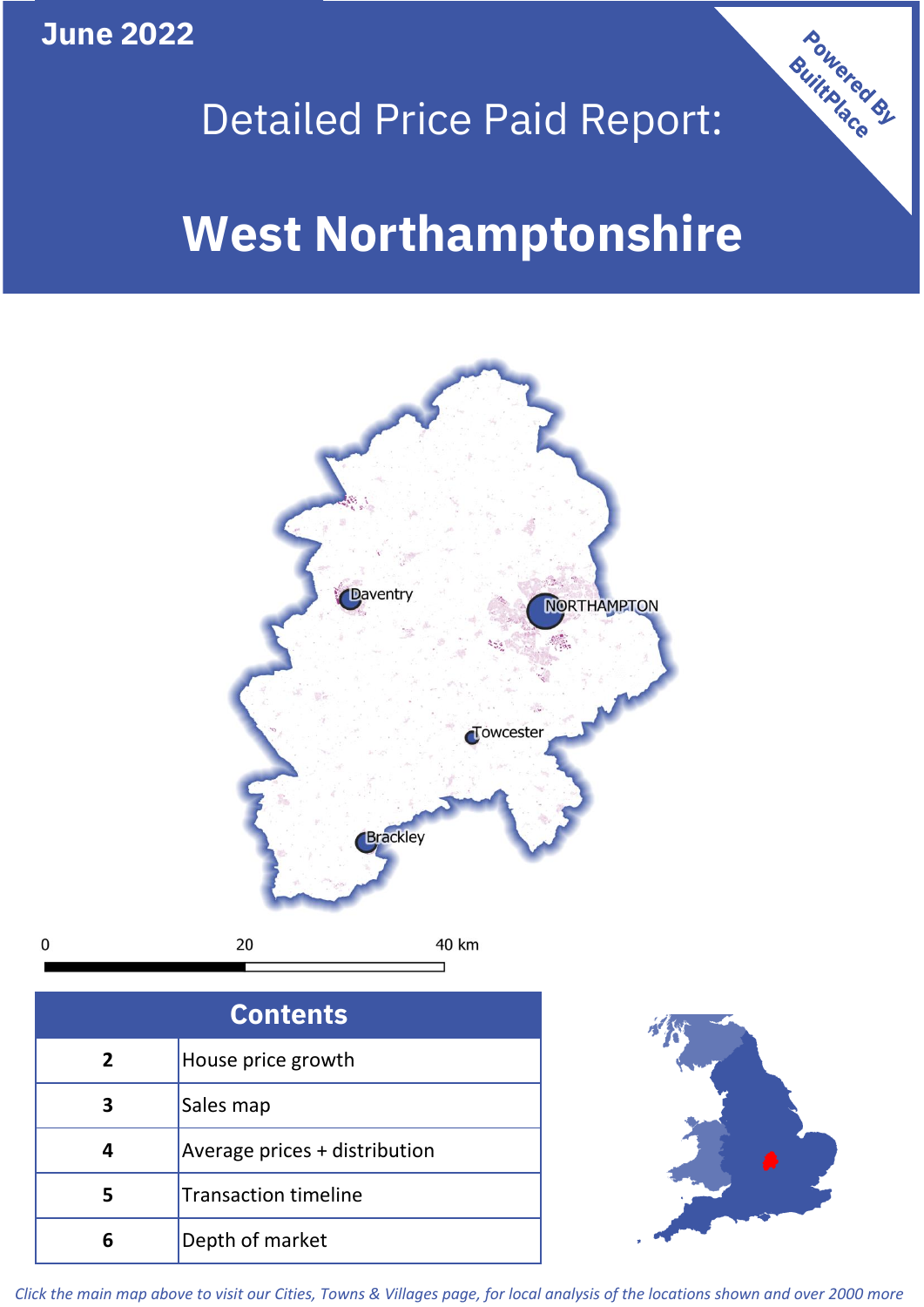## **Headline Data**

|                     | <b>Current level</b> | 3 month  | <b>Annual</b> | 5 year   | 10 year |
|---------------------|----------------------|----------|---------------|----------|---------|
| <b>House prices</b> | £290,141             | 3.5%     | 10.8%         | 24.6%    | 73.6%   |
| <b>Transactions</b> | 6,647                | $-11.1%$ | 10.8%         | $-16.6%$ | 34.2%   |

## **House Price Growth (April 2022 data)**

#### *Annual Change in House Prices*



House prices in West Northamptonshire grew by 10.8% in the 12 months to April 2022 (based on 3-month smoothed data). By comparison national house prices grew by 10.7% and prices in the East Midlands grew by 11.6% over the same period.

West Northamptonshire house prices are now 50.5% above their previous peak in 2007, compared to +50.1% for the East Midlands and +52.9% across England.



#### *Year-To-Date Change in House Prices, December to April*

Local prices have grown by 4.4% in 2022 so far, compared to growth of 2.4% over the same period last year.

#### *Source: OS OpenData; UK House Price Index (Contains HM Land Registry data © Crown copyright)*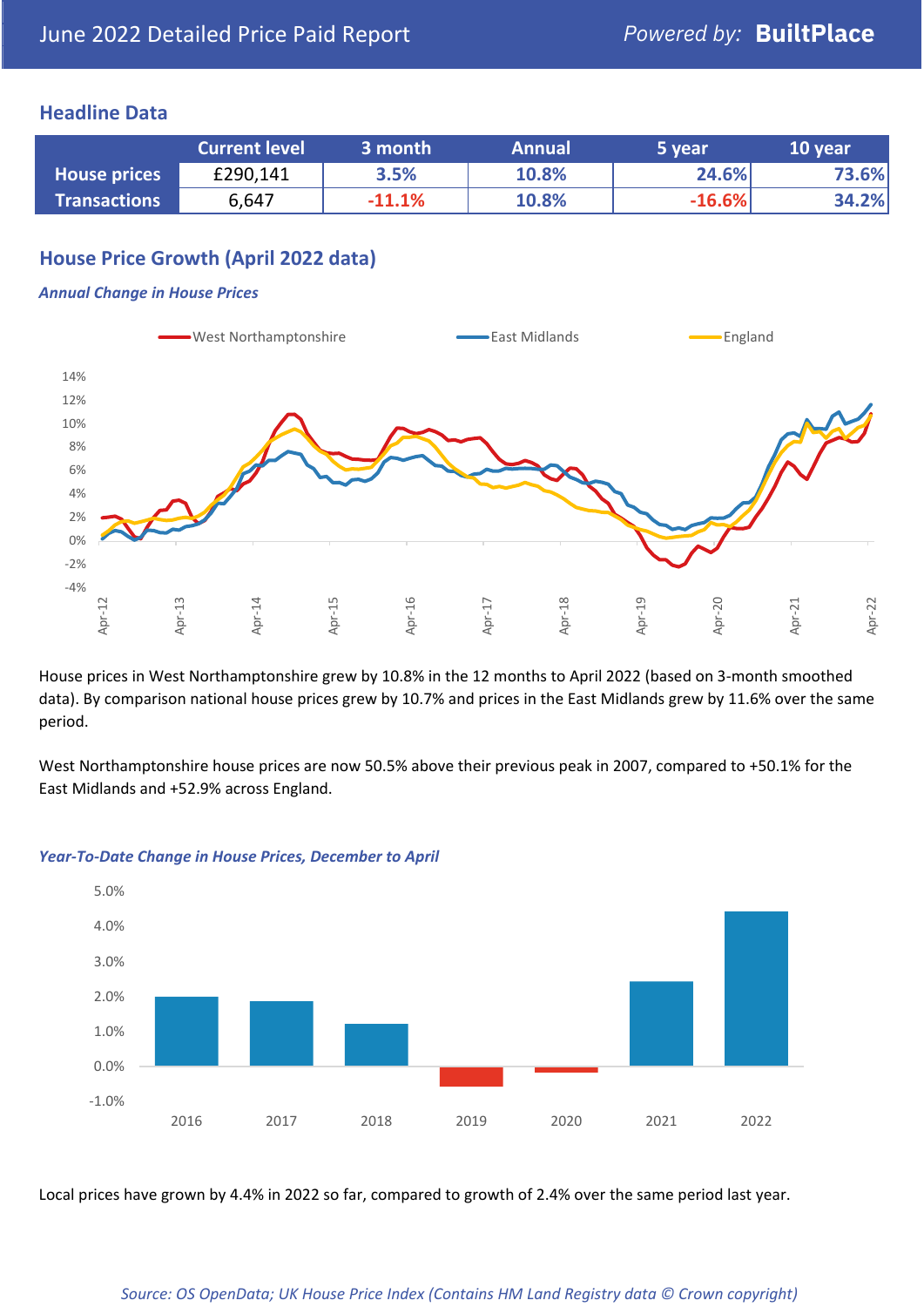## **House Price Map**

## *12 months to April 2022*



*Each point is one postcode, coloured by the average value relative to all sales in this local authority (price bands are LA-specific quintiles).*

## **Map Key**

| Min      | <b>Max</b> |                            |
|----------|------------|----------------------------|
| Up to    | £186,000   | 1st quintile / lowest 20%  |
| £186,000 | £235,000   | 2nd quintile               |
| £235,000 | £283,000   | 3rd quintile               |
| £283,000 | £383,000   | 4th quintile               |
| £383,000 | and over   | 5th quintile / highest 20% |

*Source: OS OpenData; UK House Price Index (Contains HM Land Registry data © Crown copyright)*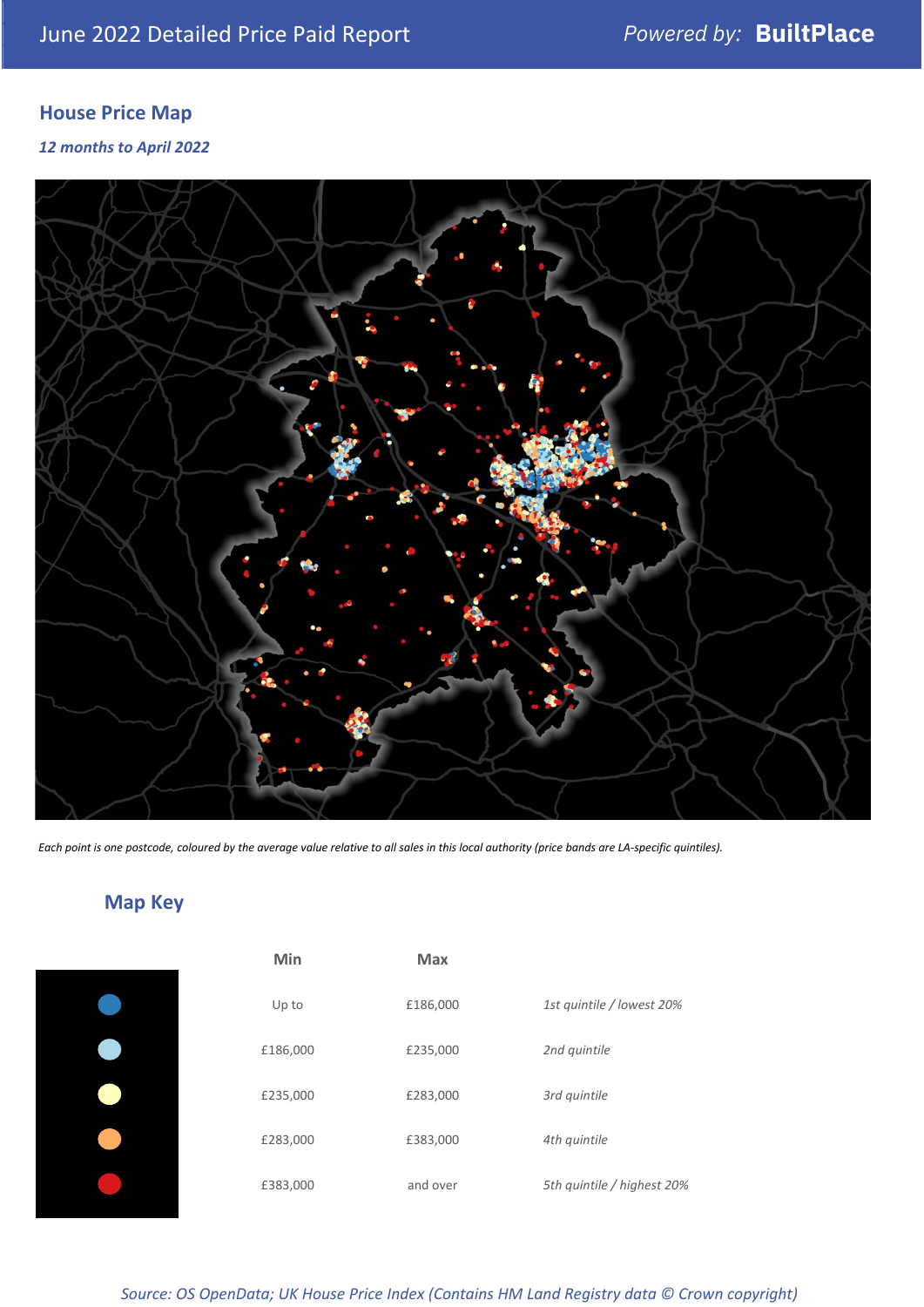## **Average House Price by Property Type**

#### *12 months to April 2022*



|                 | <b>New</b> | <b>Second hand</b> |  |  |
|-----------------|------------|--------------------|--|--|
| <b>Flat</b>     | £195,000   | £143,285           |  |  |
| <b>Terraced</b> | £256,881   | £232,819           |  |  |
| Semi-detached   | £274,492   | £262,136           |  |  |
| <b>Detached</b> | £435,196   | £449,396           |  |  |

## **House Price Distribution by Year**

*All properties, by price band and calendar year (2020 = year to date)*

|                    | 1997 | 2002 | 2007 | 2012 | 2017 | 2019 | 2020 |
|--------------------|------|------|------|------|------|------|------|
| <b>Under £100k</b> | 82%  | 43%  | 8%   | 11%  | 3%   | 2%   | 2%   |
| £100-200k          | 16%  | 45%  | 60%  | 58%  | 35%  | 24%  | 24%  |
| E200-300k          | 1%   | 9%   | 21%  | 20%  | 36%  | 39%  | 40%  |
| £300-400k          | 0%   | 2%   | 6%   | 7%   | 14%  | 18%  | 15%  |
| £400-500k          | 0%   | 1%   | 3%   | 3%   | 7%   | 9%   | 10%  |
| <b>£500k-1m</b>    | 0%   | 0%   | 2%   | 2%   | 5%   | 8%   | 8%   |
| £1-2m              | 0%   | 0%   | 0%   | 0%   | 0%   | 1%   | 1%   |
| <b>Over £2m</b>    | 0%   | 0%   | 0%   | 0%   | 0%   | 0%   | 0%   |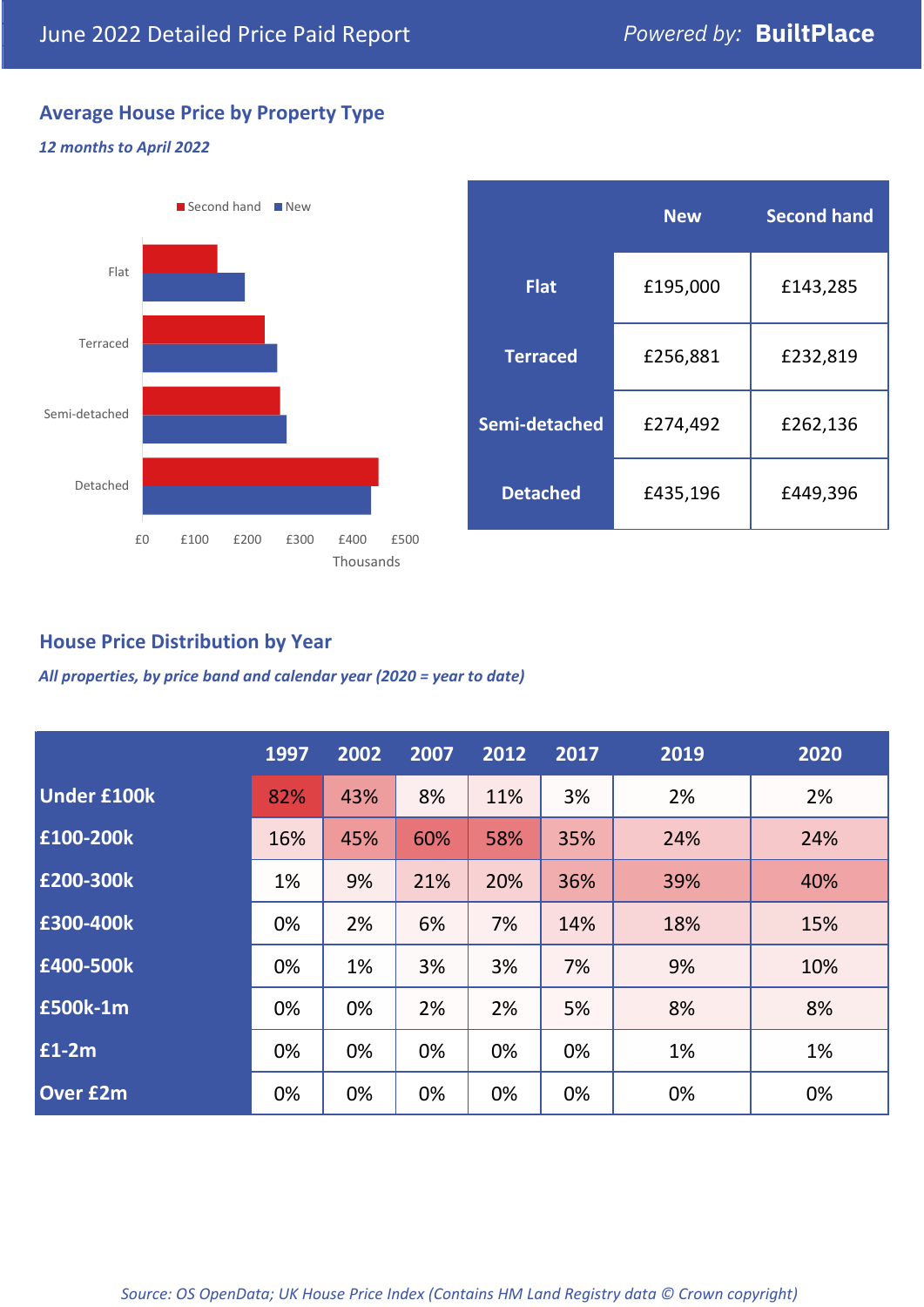## **Transactions (February 2022 data)**

*Annual Transactions, Indexed (2001-05 average = 100)*



There were 6,647 transactions in West Northamptonshire during the 12 months to February 2022. This is 63% of the average from 2001-05 and suggests activity is significantly below pre-downturn levels.

Transactions in West Northamptonshire have fallen by 11.7% since 2014, compared to changes of -8.0% for East Midlands and -7.7% for England.



#### *Cash and New Build Sales as % of Total, by Year*

*Note: The data on this page EXCLUDES transactions identified as transfers under a power of sale/repossessions, buy-to-lets (where they can be identified by a mortgage), and transfers to non-private individuals - i.e. it comprises only Land Registry 'A' data.*